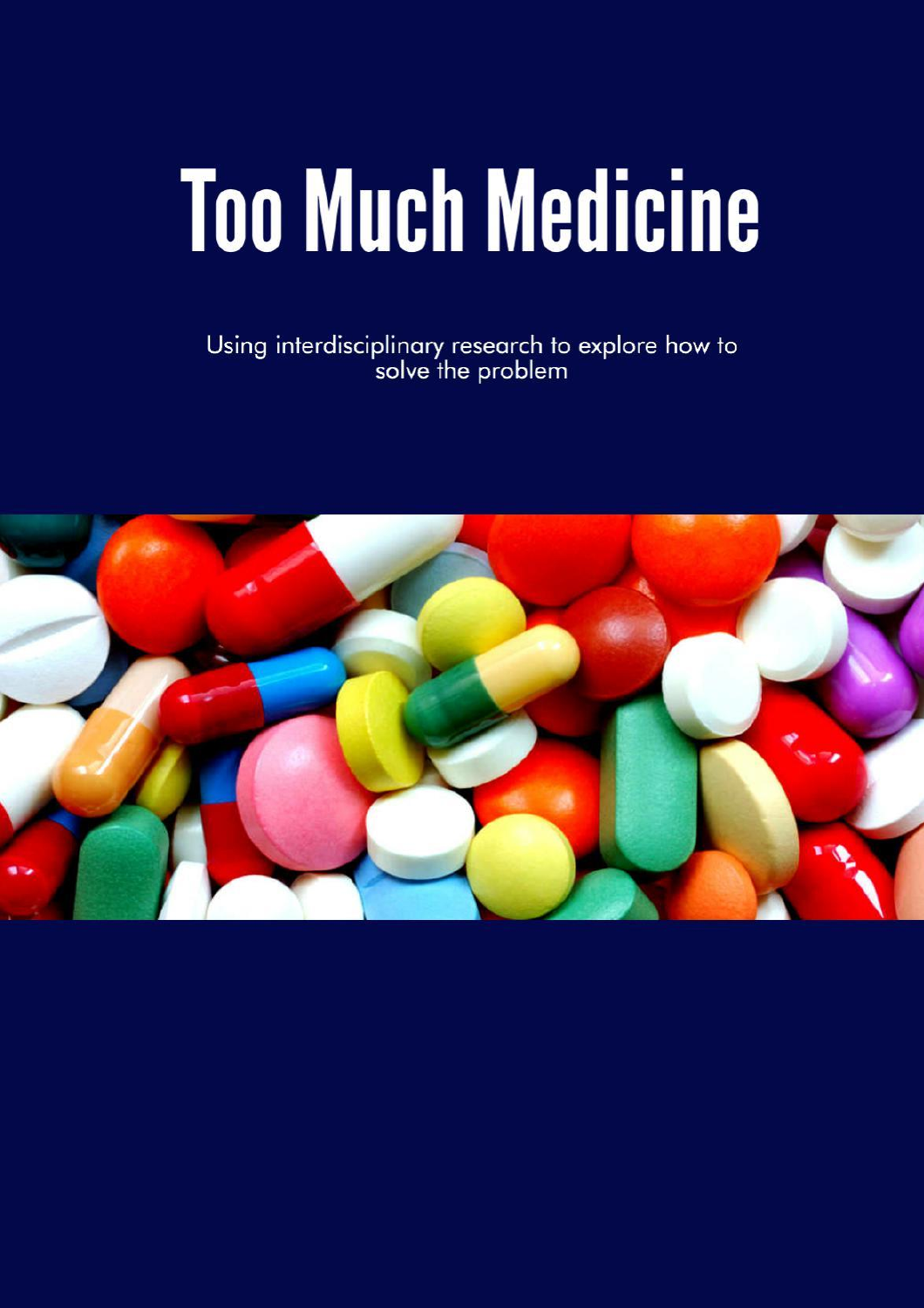

# Too Much Medicine

**Kellogg College, Oxford**

## **Wednesday, April 19, 2017**

| n                                         | <b>Registration &amp; Coffee</b>                                                                                                                                                                                                                                 |
|-------------------------------------------|------------------------------------------------------------------------------------------------------------------------------------------------------------------------------------------------------------------------------------------------------------------|
| 9:30am to 10:00am                         | Conference opening (Jeremy Howick)                                                                                                                                                                                                                               |
|                                           | <b>Opening remarks [TBA]</b>                                                                                                                                                                                                                                     |
| 10:00am to 11:00am                        | Keynote Address: Lisa Schwartz and Steve Woloshin. "Too many                                                                                                                                                                                                     |
|                                           | tests, too much medicine, and what we can do about it"                                                                                                                                                                                                           |
| 11:00am to 11:30am                        | <b>Break</b>                                                                                                                                                                                                                                                     |
| 11:30am to 1:00 pm                        | Bennett Holman "Combining philosophy with qualitative<br>$\bullet$<br>methods to evaluate patient groups' views on Flibanserin<br>and female sexual dysfunction"<br>Wendy Rogers and Mary Walker. "Précising definitions as a                                    |
|                                           | way to combat overdiagnosis"                                                                                                                                                                                                                                     |
|                                           | Richard Stevens et al. "Do concepts of disease apply to<br>$\bullet$                                                                                                                                                                                             |
|                                           | "chronic kidney disease"?                                                                                                                                                                                                                                        |
| 1:00 pm to 2:00 pm                        | Lunch                                                                                                                                                                                                                                                            |
| 2:00 pm to 3:00 pm                        | Keynote address: Alexander Bird "Too Many Hypotheses?                                                                                                                                                                                                            |
|                                           | Understanding the replication crisis in medicine and psychology"                                                                                                                                                                                                 |
| 3:00 pm to 4:30 pm<br>(parallel sessions) | Luciana Garbayo. "Medical Guidelines Multi-Experts"<br>$\bullet$<br>Huw Llewelyn "Over-diagnosis from the perspective of a<br>$\bullet$<br>medical practitioner and teacher"<br>Saloni de Souza "Too Much of a Good Thing?"<br>$\bullet$                         |
| 3:00 pm to 4:30 pm<br>(parallel sessions) | Jonathan Fuller. "Simple Extrapolation and Overtreatment in<br>$\bullet$<br>Medicine"<br>Richard Holton and Zoe Fritz. "Trust and Treatment"<br>Margaret Steele "Having Obesity versus Being Fat:<br>Philosophical problems with defining obesity as a disease." |
| 4:30 pm to 5:30 pm                        | Wine Reception & networking event                                                                                                                                                                                                                                |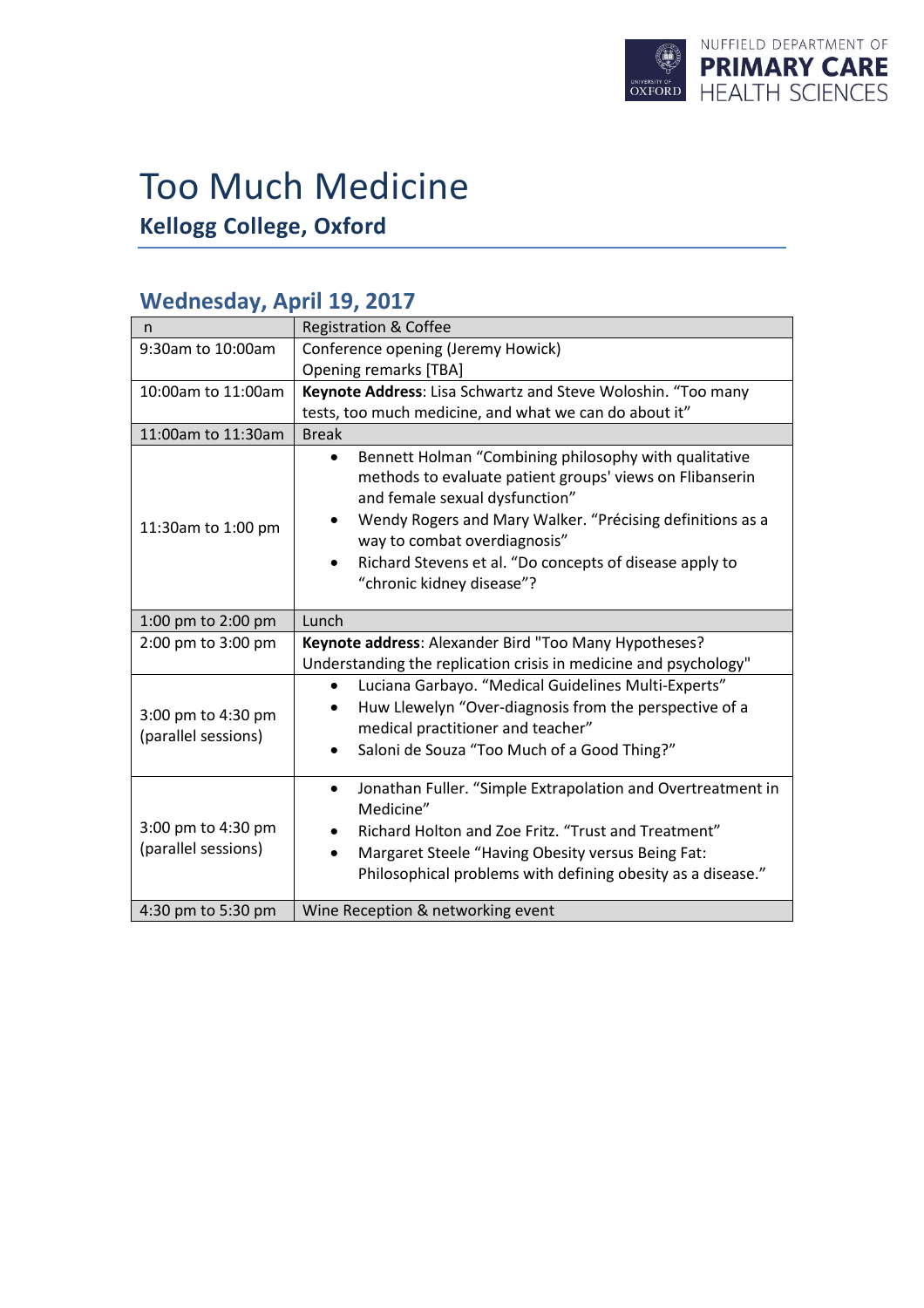## **Thursday, April 20, 2017**

| 9:00am to 10:15am                             | Keynote Address: Jeffrey Aronson. "Too much of Everything"                                                                                                                                                                                                                                                                                                                                                                                                      |
|-----------------------------------------------|-----------------------------------------------------------------------------------------------------------------------------------------------------------------------------------------------------------------------------------------------------------------------------------------------------------------------------------------------------------------------------------------------------------------------------------------------------------------|
| 10:15am to                                    | <b>Break</b>                                                                                                                                                                                                                                                                                                                                                                                                                                                    |
| 10:45am                                       |                                                                                                                                                                                                                                                                                                                                                                                                                                                                 |
| 10:45am to 12:15<br>pm (parallel<br>sessions) | Michael de Barra. "Reporting Bias Inflates the Reputation of<br>$\bullet$<br>Medical Treatments: A Comparison of Outcomes in Clinical<br>Trials and Online Product Reviews"<br>Michael Wilde. "Too Many Carcinogens: Mechanistic Evidence<br>and the International Agency for Research on Cancer"<br>Jonathan Livingstone-Banks "The Case for a Meta-Nosological<br>$\bullet$<br>Survey of Disease Classificational Practices in Modern<br>Mainstream Medicine" |
| 10:45am to 12:15<br>pm (parallel<br>sessions) | Petra Makela "Collective performativity in nursing home to<br>٠<br>hospital transitions"<br>Julian Treadwell. "Why General Practitioners care about "Too<br>Much Medicine", and their role in addressing it."<br>Lynette Reid "Objectivity, subjectivity, and harm in cancer<br>$\bullet$<br>overdiagnosis"                                                                                                                                                     |
| 12:15 pm to 1:15<br>pm                        | Lunch                                                                                                                                                                                                                                                                                                                                                                                                                                                           |
| 1:15 pm to 2:00 pm                            | Keynote address: Jeremy Howick "The emerging discipline of<br>empirical philosophy and how it can help solve the problem with too<br>much medicine"                                                                                                                                                                                                                                                                                                             |
| 2:00 pm to 2:30 pm                            | Iain Chalmers, Selena Ryan-Vig, Sarah Pannell, Astrid Austvoll-<br>Dahlgren, and Andy Oxman "Informed Health Choices Key Concepts<br>and their application"                                                                                                                                                                                                                                                                                                     |
| 2:30 pm to 3:00 pm                            | Short tea break                                                                                                                                                                                                                                                                                                                                                                                                                                                 |
| 3:00 pm to 4:30 pm                            | Open discussion: "Is medicine relevant to philosophy?"/ "Can<br>philosophy help solve the problem of too much medicine?" And future<br>research agenda.                                                                                                                                                                                                                                                                                                         |
| 4:30 pm to 5:00 pm                            | Closing remarks: Jeremy Howick                                                                                                                                                                                                                                                                                                                                                                                                                                  |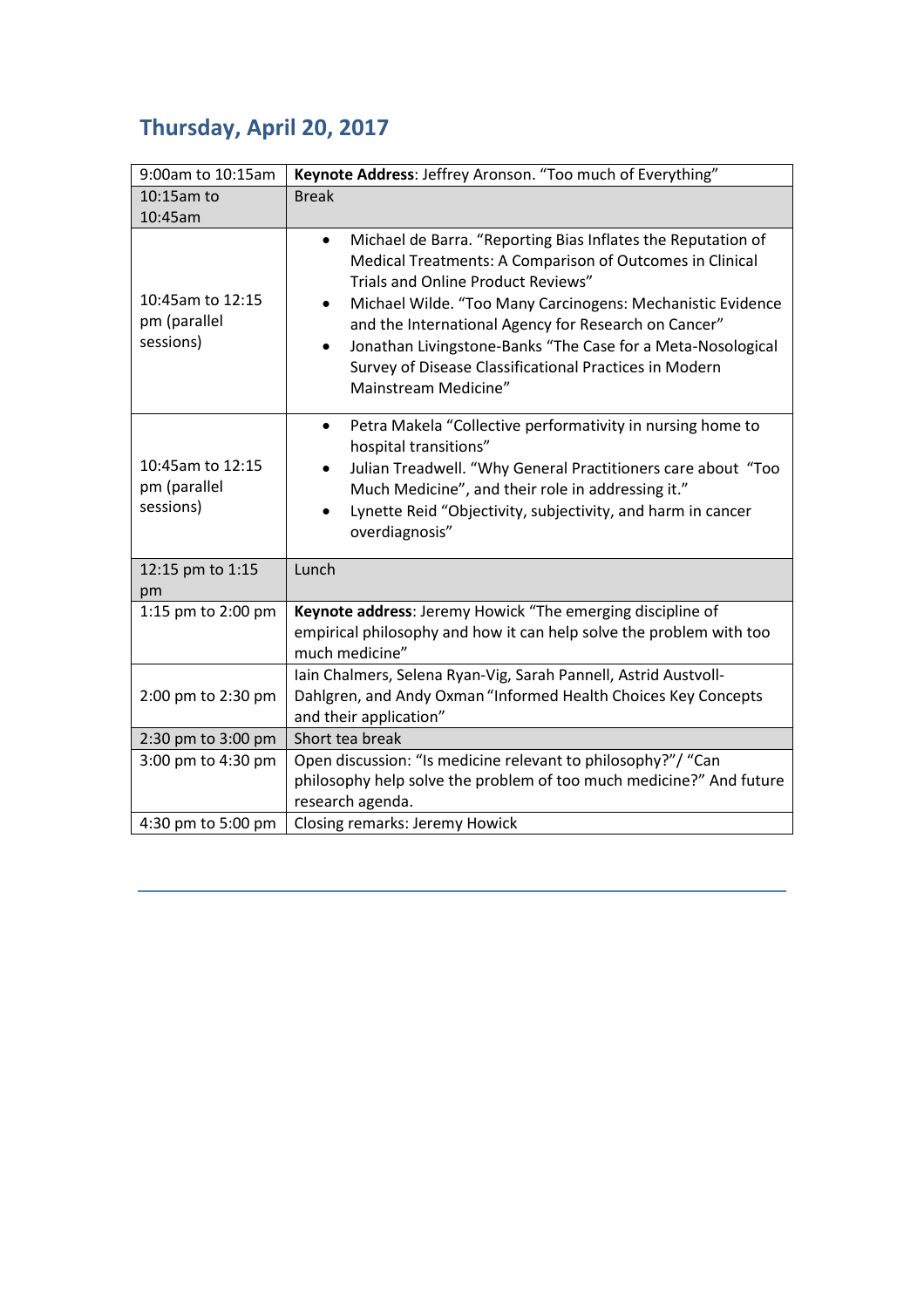## Keynote speakers and abstracts

#### **Dr. Lisa Schwartz and Dr. Steven Woloshin**



Dr Schwartz and Dr Woloshin are professors of medicine, and of community & family medicine at the Dartmouth Institue for Health Polocy and Clinical Practice. They are also co-directors, of the 'Medicine in the Media' programme. Their collaborative work has 2 main approaches: improving the quality of messages presenting health information to people, and preparing audiences to make sense of the messages they receive. Ther main focus is on the communication of medical statistics and information about the benefits and harms of screening and prescription drugs.

Professors Schwartz and Woloshin will discuss their decades of work on the problem of Overdiagnosis, an important cause of "too much medicine": what are the different forms and drivers, what are the health consequences, and what we can do to limit harm.

**Prof.** Alexander Bird's research is in the metaphysics and **Bird** epistemology of science and medicine. His book *Nature's Metaphysics* argued for a dispositional essentialist account of natural properties and necessitarianism about the laws of nature. He is now working on a book about scientific knowledge.

One cause of over-medicating patients is over-confidence that our interventions will bring benefits. The replication crisis in biomedicine gives us reason to be more circumspect. Many of the positive trial results that motivate those interventions are false positives. I provide a diagnosis of the replication crisis. Part of the problem is that there are too many low quality hypotheses being trialled. Another part is that the demands of significance tests in medicine are not stringent enough. I look at what could be done to rectify this problem.

**Prof. Alexander** 

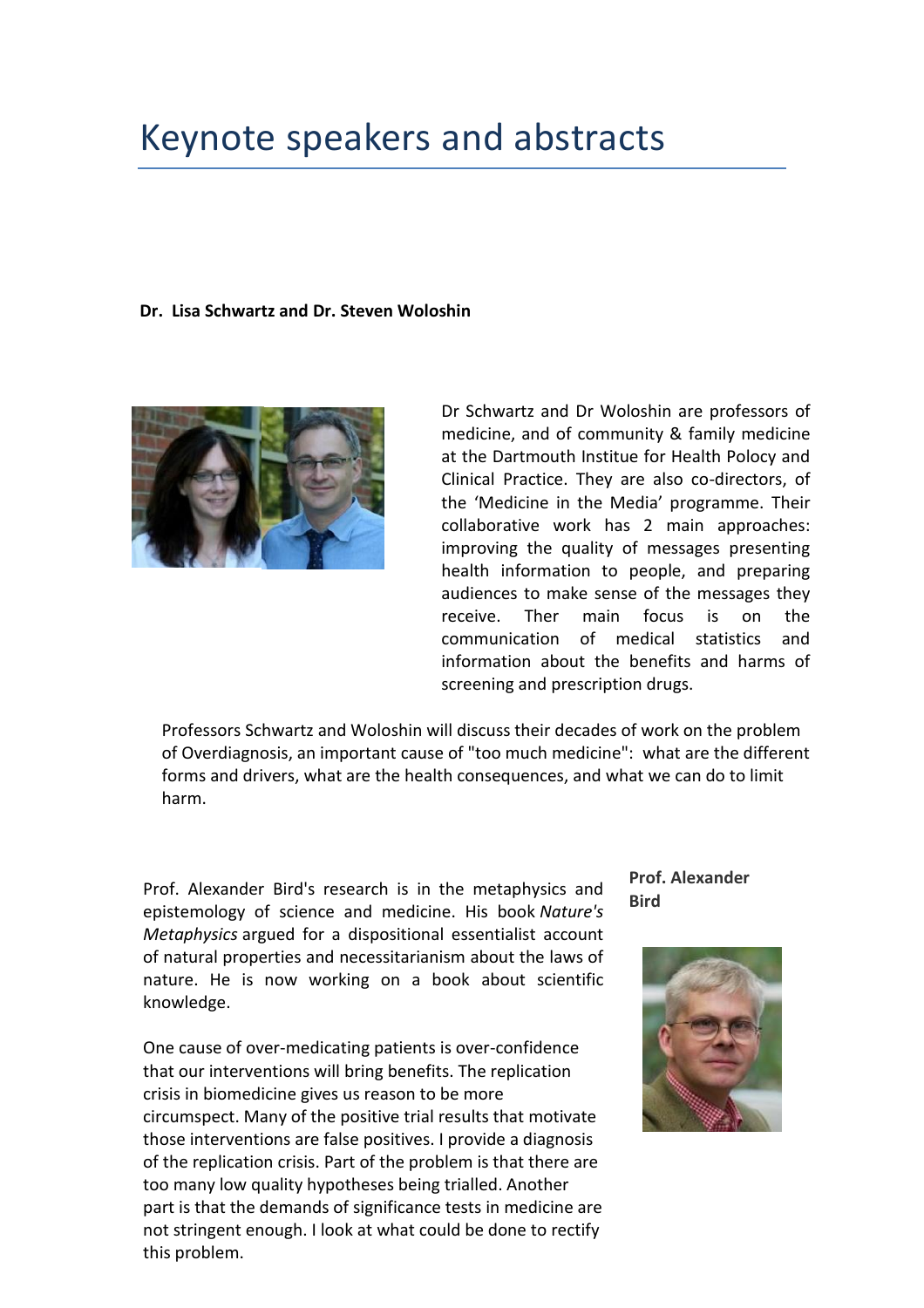#### **Dr. Jeffrey Aronson**



Dr Aronson is a consultant physician and clinical phamacologist. His research interests include the classifying, detecting, and reporting of adverse reactions to drugs and innovation in drug therapy. He is a member of the Oxford University Hospital Trust's Drug and Therapeutics Committee, advising on the Trust's use of medications, a member of the Advisory Board of the British National Formulary, and President Emeritus of the British Pharmacological Society.

In his talk, Dr Aronson will discuss the term "overdiagnosis" and suggest that there is too much of everything, not merely diagnosis.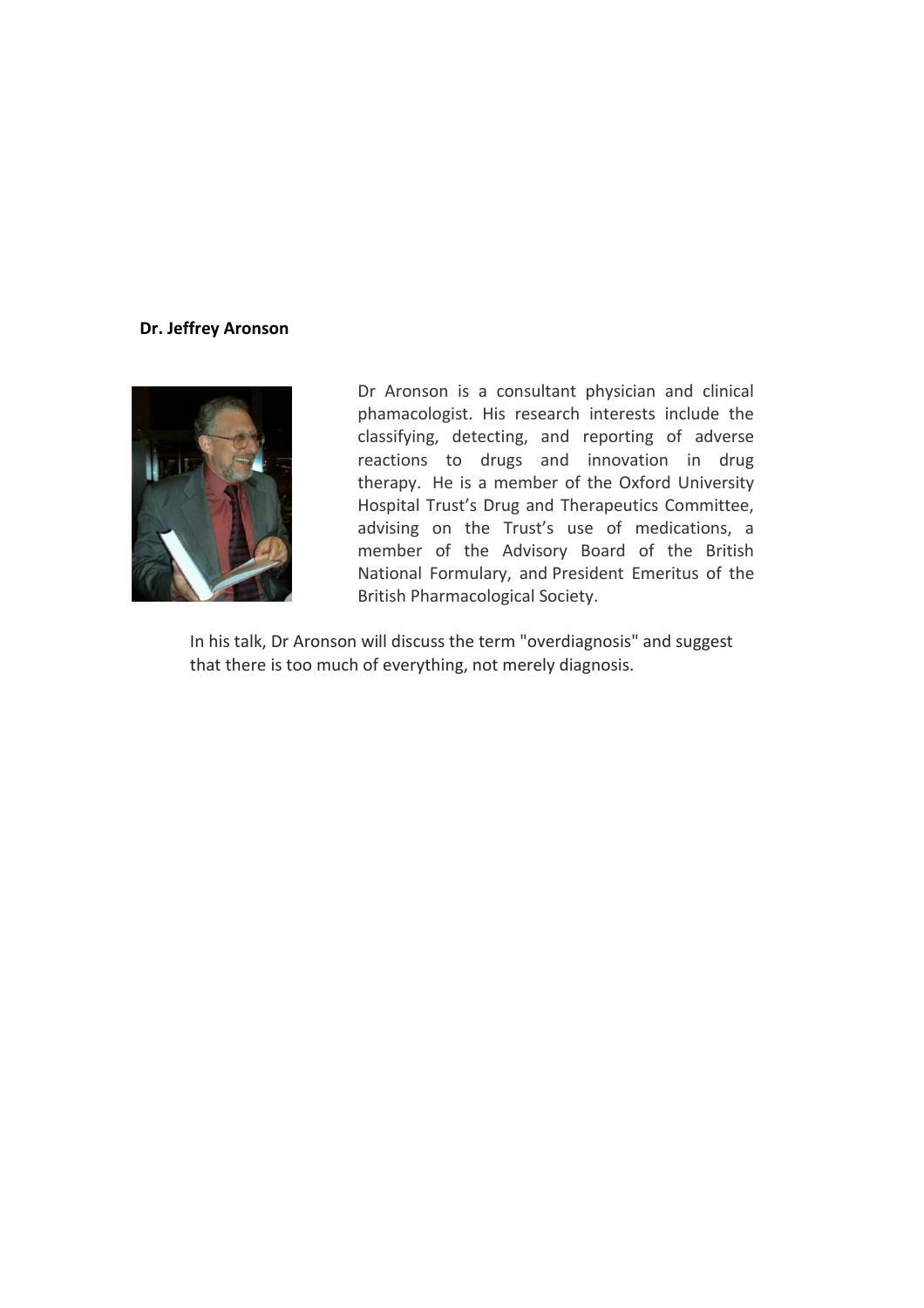#### **Dr. Jeremy Howick**

Dr. Howick is a senior research in the Nuffield Deot of Primary Care, Univeristy of Oxford, and director of the Oxford empathy programme. Dr. Howick's research draws on his interdisciplinary training as a philosopher of science and clinical epidemiologist. He has two related areas of interest: Evidence-Based Medicine (EBM) and Philosophy of medicine. His work in EBM cumulated in a book ('The Philosophy of Evidence-Based Medicine') and a tool for gauging Levels of Evidence. Dr. Howick's philosophical research focuses on the justification for EBM 'hierarchies', the evidential role of mechanisms and expertise, and the ethics of placebos in routine practice and clinical trials.

Ancient philosophers aimed to improve their lives, their society, and science. Contemporary philosophy often appears divorced from practical considerations. Yet recent research in the philosophy of medicine suggests that philosophy of medicine and medicine itself can be related. In this overview, Dr. Howick argues with examples that some medical (scientific) questions require philosophy, and vice versa. He supports his argument with three case studies:

(1) The ethics and epistemology of placebo treatments in clinical practice.

(2) Looking at the difference between randomized trials and observational studies: dissolving the 'paradox of effectiveness'. (3) Evaluating the health benefits of empathy and expectations: when does hope become deception?

He will reply to the potential objection that philosophy cannot be practical.

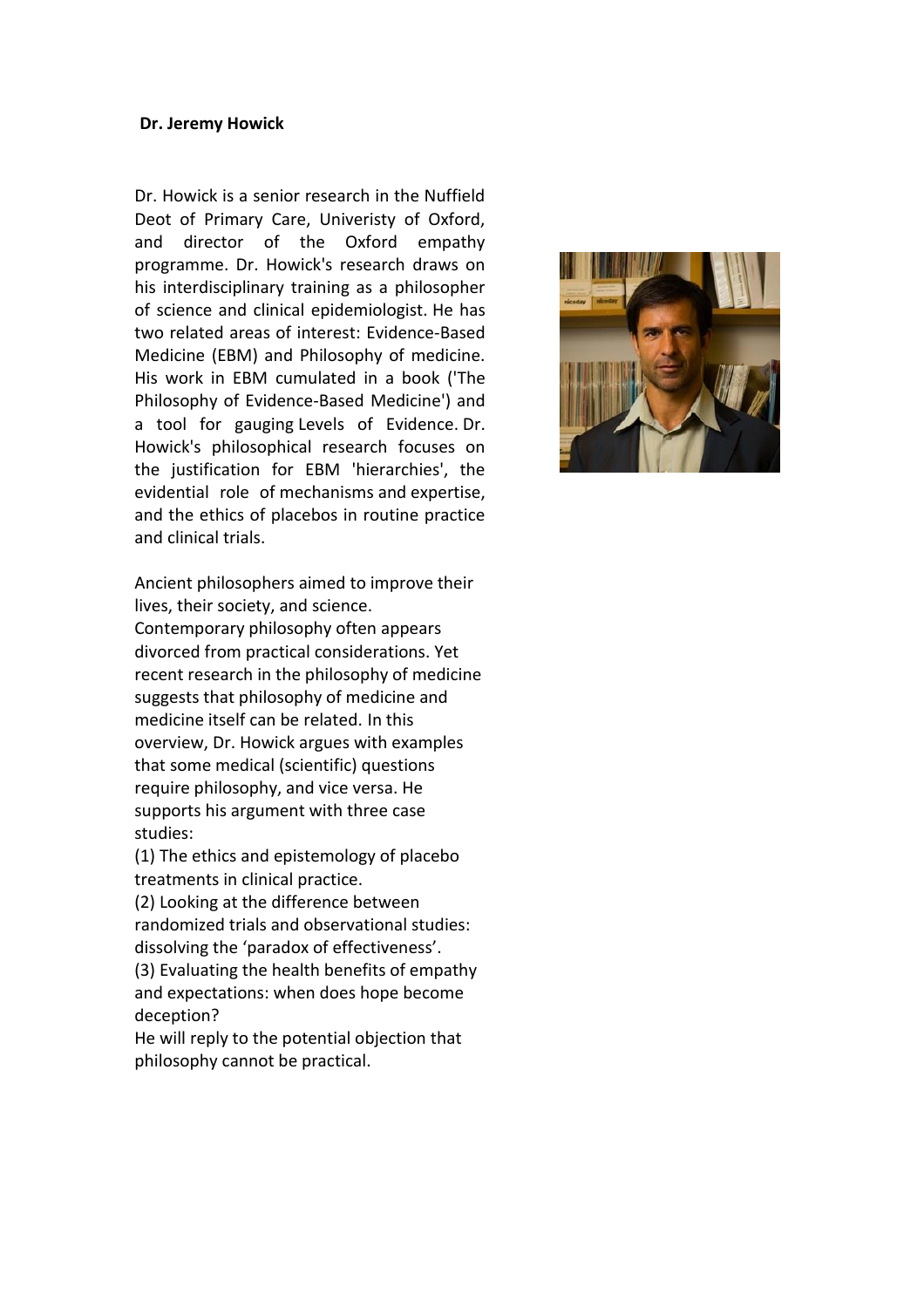## **Conference Venue**

#### Kellogg College

62 Banbury Rd, Oxford OX2 6PN, see Google Maps here:

[https://www.google.com/maps?ll=51.763969,-](https://www.google.com/maps?ll=51.763969,-1.260131&z=15&t=m&hl=en-GB&gl=GB&mapclient=embed&cid=12466190689243797042) [1.260131&z=15&t=m&hl=en-](https://www.google.com/maps?ll=51.763969,-1.260131&z=15&t=m&hl=en-GB&gl=GB&mapclient=embed&cid=12466190689243797042)[GB&gl=GB&mapclient=embed&cid=124661906892437](https://www.google.com/maps?ll=51.763969,-1.260131&z=15&t=m&hl=en-GB&gl=GB&mapclient=embed&cid=12466190689243797042) [97042](https://www.google.com/maps?ll=51.763969,-1.260131&z=15&t=m&hl=en-GB&gl=GB&mapclient=embed&cid=12466190689243797042)





Please note that there is limited parking in Oxford.

There are 5 Park and Ride Schemes operating from the outskirts of the city: ·Pear Tree, on the A44 Woodstock-Oxford Road ·Redbridge, off Abingdon Road, two miles south of the city centre ·Seacourt, on Botley Road, one and half miles west ·Thornhill, next to Nielsen's on the A40 approach to Oxford, three miles east ·Water Eaton, north of Oxford on the A4260 approach to Oxford.

The MSTC is 20 minutes' walk from the railway station

There are also express coach services that run between Oxford and London (1 - 1<br>1/2 hours) and Oxford is conveniently reached from Heathrow Airport (1 1/4 hours)<br>and Gatwick Airport (2 hours) by frequent coach services.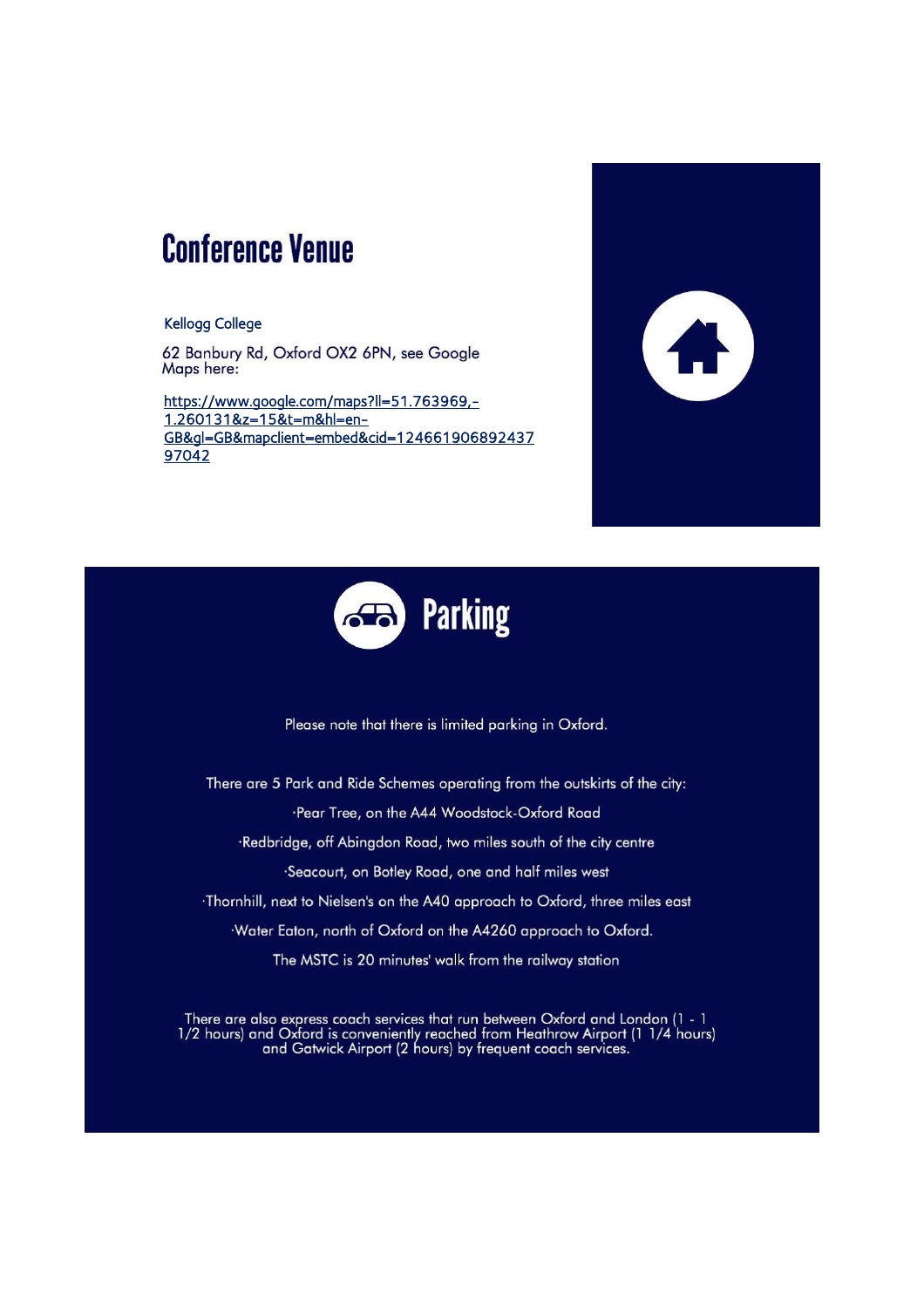# **Accommodation**



MacDonald Randolph Hotel, Beaumont Street, Oxford, OX1 2LN Tel: 01865 256 400 Check-in from 2pm Breakfast served in the restaurant 7-10am Check-out time by 11am Limited parking is available on site, charged at £26.50 per night



Mercure Eastgate, 73 High Street, Oxford, OX1 4BE Tel: 01242 307 801 Check-in from 2pm Breakfast served in High **Table Brasserie and Bar** from 6.30-9.30am Check-out by midday Limited parking on site, charged at £15 per night



**Oxford Spires Four Pillars** Hotel, Abingdon Road, Oxford, OX1 4PS Tel: 01865 324 324 Check-in from 3pm Breakfast is served in Deacons Restaurant from  $6.30 - 9.30$ am Check-out by 11am Limited free parking is available on site

The best place to start is University Rooms:

[http://www.universityrooms.com/en/city/oxford/home?gclid=CjwKEAiAxKrFBRDm25f60Oeg](http://www.universityrooms.com/en/city/oxford/home?gclid=CjwKEAiAxKrFBRDm25f60OegtwwSJABgEC-ZsT7CAozeeY0EfC_gjtRzhpN2B17VPARn2yCRQPBNcBoCSW7w_wcB) [twwSJABgEC-ZsT7CAozeeY0EfC\\_gjtRzhpN2B17VPARn2yCRQPBNcBoCSW7w\\_wcB](http://www.universityrooms.com/en/city/oxford/home?gclid=CjwKEAiAxKrFBRDm25f60OegtwwSJABgEC-ZsT7CAozeeY0EfC_gjtRzhpN2B17VPARn2yCRQPBNcBoCSW7w_wcB)

Or here:

<http://www.conference-oxford.com/bb-self-catering>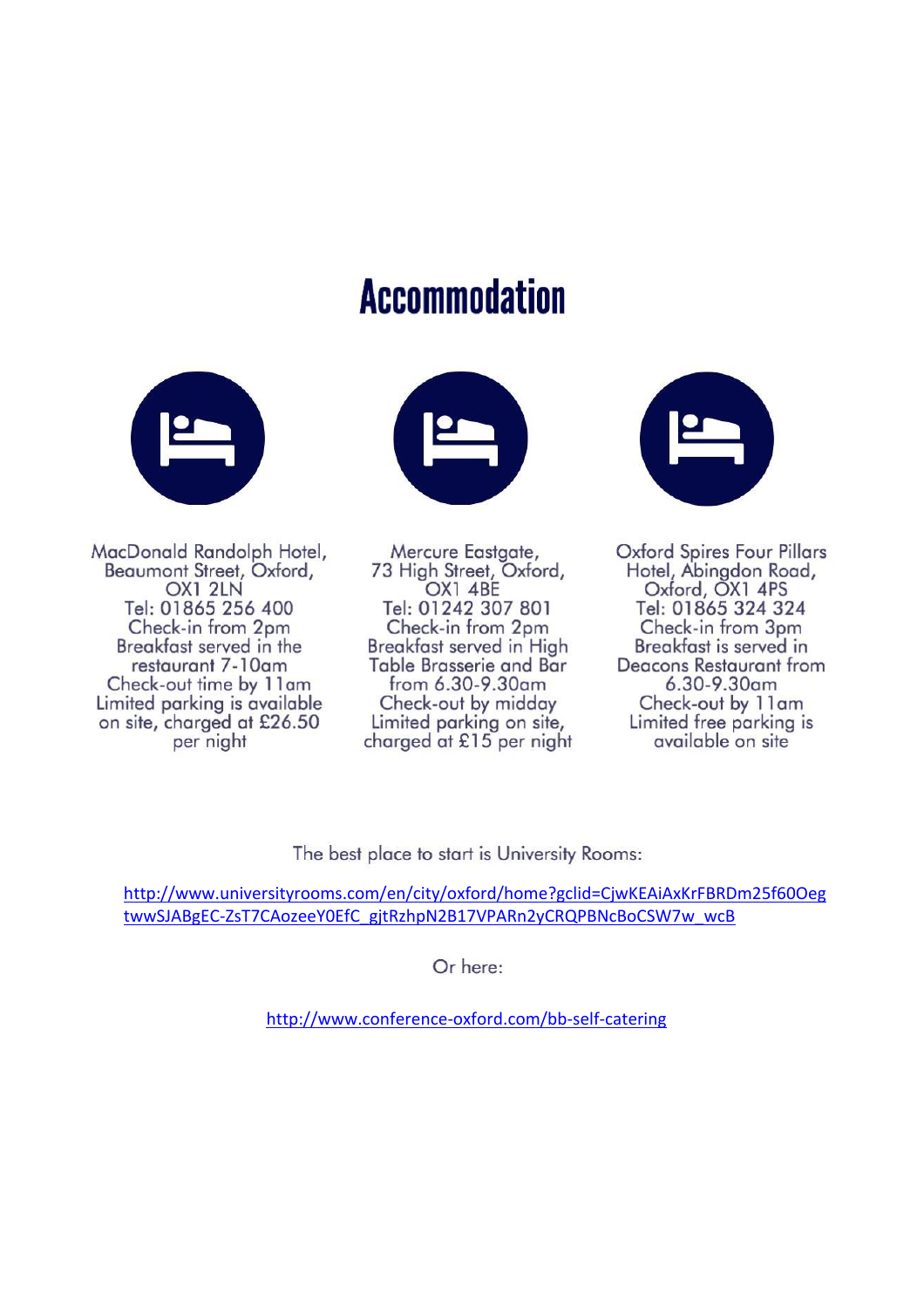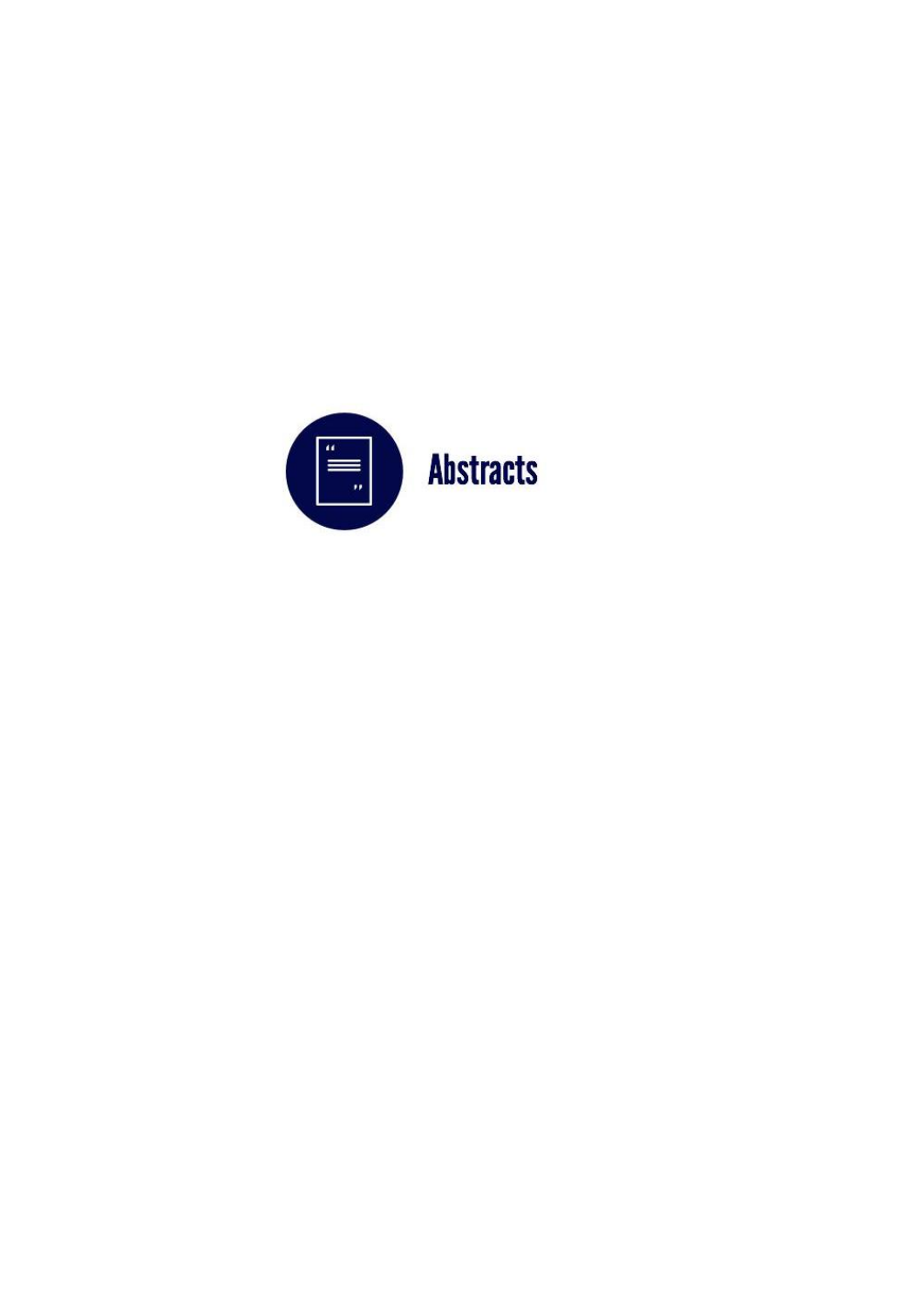### **Parallel session abstracts**

#### **Garbayo, Luciana**

*Medical Guidelines Multi-Experts Multi-Criteria Decision-Making Disagreement Problem: Interdisciplinary Epistemic and Ethical Analyses of Knowledge Norms in the Breast Cancer Screening Overdiagnosis Debate*

Managing medical uncertainty and disagreement on overdiagnosis in medicaldecision- making requires tackling legitimate expert disagreement on medical guidelines among different scientific consensus of medical specialties under multiple criteria. The case of the multi-experts multi-criteria disagreement in breast cancer screening guidelines (USPSTF, ACOG) exemplifies the need for the development of powerful interdisciplinary approaches that explore both the philosophical understanding of knowledge norms, epistemic peer disagreement, and overall ethical constraints in medicine, as well as the scientific understanding of medical decision-sciences and data management, for reducing overdiagnosis uncertainty in a patient-centered outcomes perspective. In this investigation we provide a cross-disciplinary modeling framework integrating philosophy of medicine, medical decision sciences and computer science for modeling and analyzing disagreement in breast cancer screening as a multi-expert multicriteria decision-making (MEMCDM) problem. Through epistemic disagreement analyses of a set of interdisciplinary annotated breast cancer screening guidelines and background literature thereof we consider the contributions of an epistemology of disagreement to the epistemic clarification of overdiagnosis problem as a peer disagreement problem. These analyses address both knowledge norms for peer-topeer belief, constraints to knowledge justification and norms for action, further constrained by ethical considerations of obligation under a patient-centered perspective in the breast cancer screening debate.

#### **Reid, Lynette**

*Objectivity, subjectivity, and harm in cancer overdiagnosis*

In diagnostic reasoning, clinicians integrate diverse kinds of information. Many believe that including subjective and functional criteria in disease definition facilitates harmful medicalization. Overdiagnosis in cancer screening, by contrast, arises from an excessive confidence in the value of objectivity for clinical reasoning,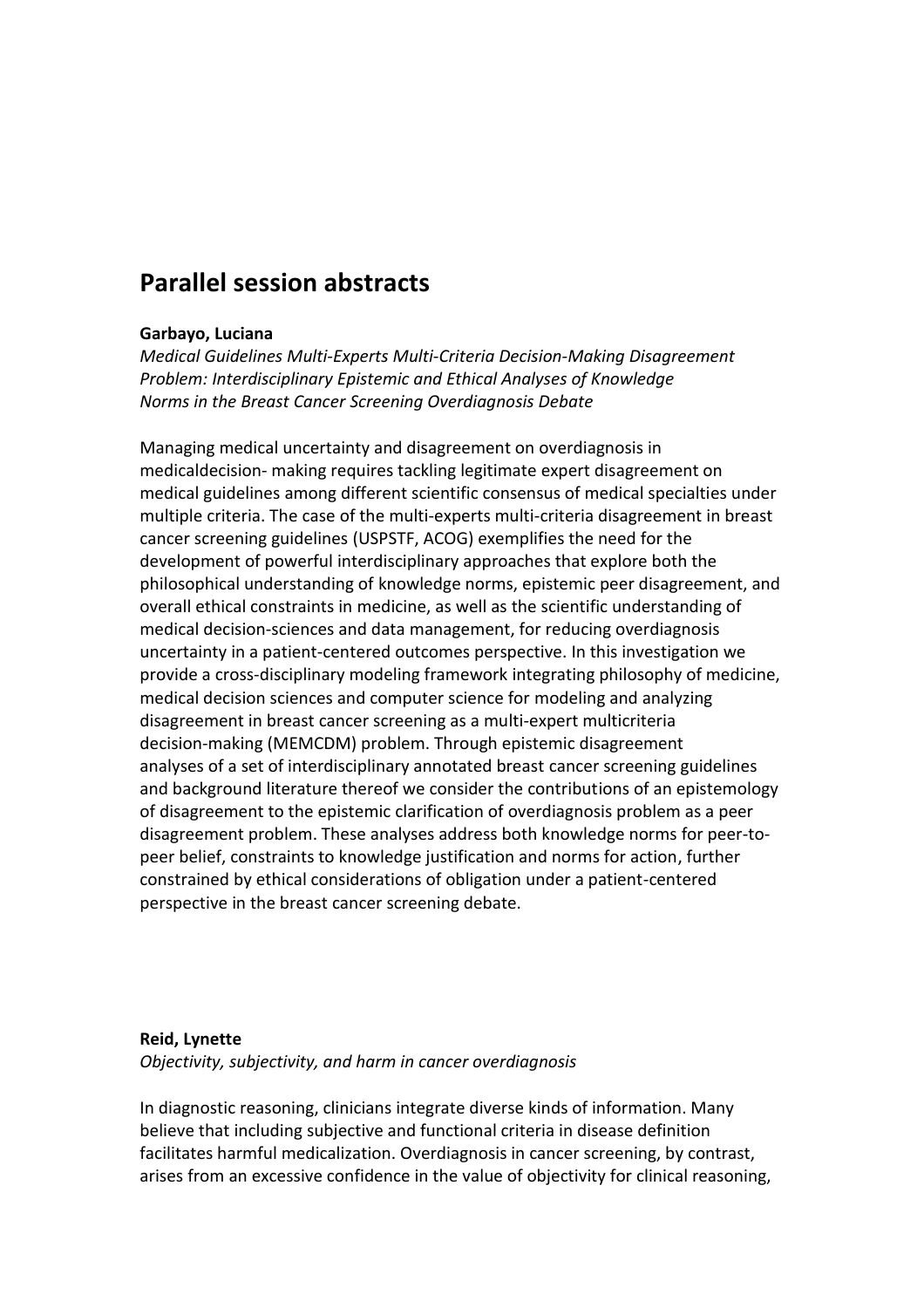in abstraction from whether that objective information can decide important clinical questions (I have argued elsewhere). Clinicians distinguish statistical from clinical significance in statistical evidence; likewise, I argue, we must distinguish clinical utility from accuracy in evaluating claims for improvements in diagnostic testing. I analyze the transition from film to digital mammography and tomosynthesis as examples in which greater accuracy in testing fails to address the relevant uncertainties in clinical decision-making. Is it sometimes better to reason from fuzzy data? In this paper I discuss situations in which fuzzy data may be preferable, and the ethical concerns that would arise from such a preference—in particular, could we be justified in exposing patients to variation in diagnostic practice in order to reduce overdiagnosis and overtreatment? As an example, I evaluate the current move to collapse the distinction between CIN 2 and 3 in diagnostic testing for cervical cancer screening.

#### **Wendy Rogers and Mary Walker**

*Précising definitions as a way to combat overdiagnosis*

Roughly, overdiagnosis (ODx) occurs when people are harmed rather than benefitted by being diagnosed with a condition, because, in their case, the condition is not a harmful case of disease. Overdiagnosed patients are not benefitted and may be harmed in various ways. ODx is a theoretical as well as a practical problem as it relates to definitions of disease. Elsewhere we argue that disease is a vague concept, and that this vagueness may contribute to ODx. In response, we are developing a stipulative or précising definition of disease, aimed at decreasing or preventing ODx, by distinguishing cases where it would be beneficial to identify (and treat) the condition from those where diagnosis is likely to be overdiagnosis. We call this précising definition "diseaseODx". A first definition of diseaseODx is that X is a diseaseODx iff there is dysfunction that has a significant risk of causing severe harm. In this paper we flesh out this definition drawing on a Feinbergian account of comparative harm, and examining the conditions under which it may be ethical to impose levels of risk. We then test the utility of this approach using the examples of osteoporosis and melanoma, both of which are currently overdiagnosed.

#### **Holman, Bennett**

*Combining philosophy with qualitative methods to evaluate patient groups' views on Flibanserin and female sexual dysfunction*

Evaluating a case to determine whether it is an example of overtreatment frequently trades on values: "Which side effects are important enough to include in any measurement of harm? Are some side effects more important than others? Who should decide—patients, clinicians, or researchers? And what if they disagree?"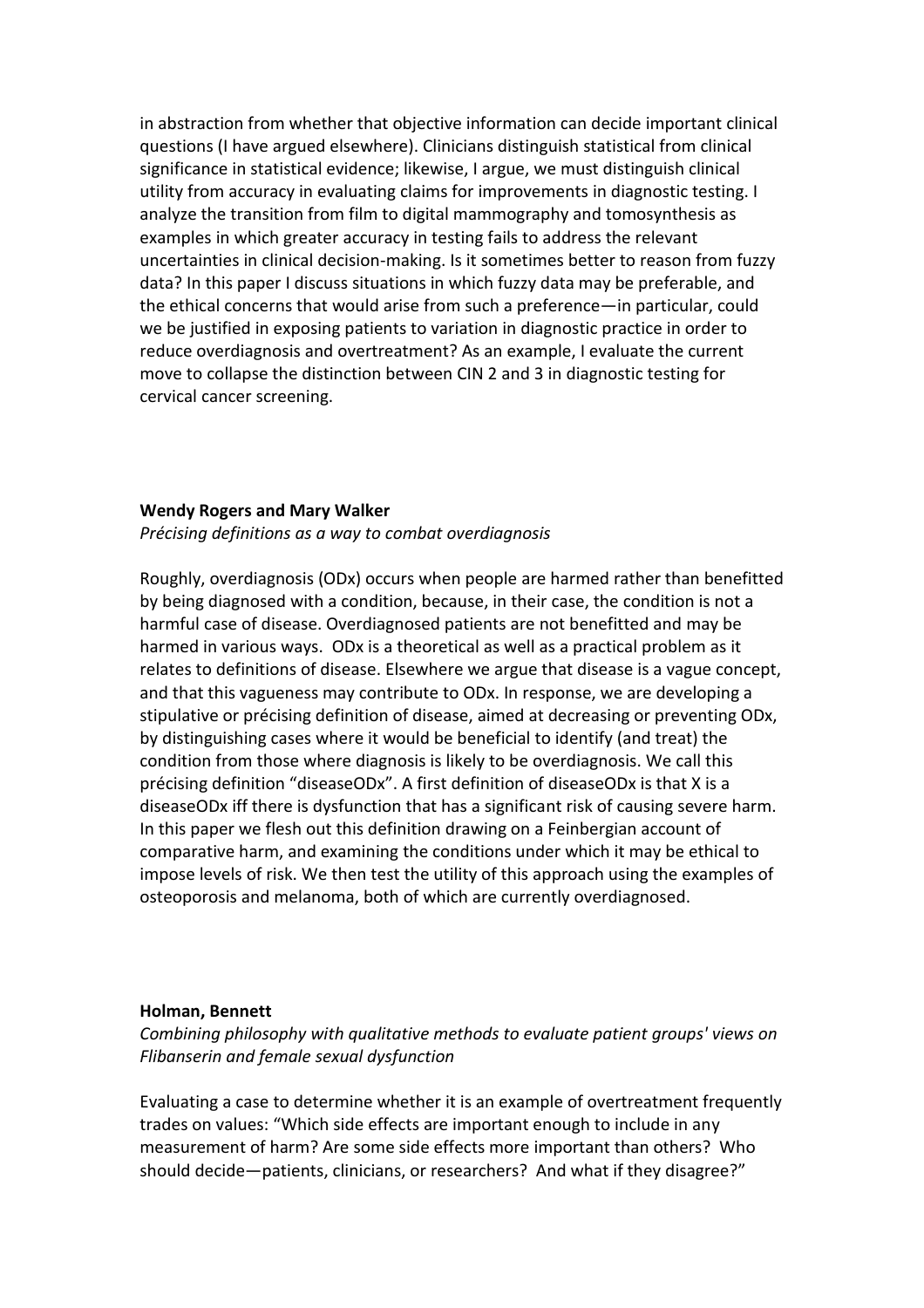(Carter et al. 2015). In an effort to deal with just this issue the FDA created the patient focus drug program. Combining philosophy with qualitative methods from the social sciences, our research first examines the October 2014 patient meeting for Flibanserin and female sexual dysfunction. We show that industry-funded participants presented a unified message that was almost completely distinct from other participants. We argue that this process can be understood as an example of a "looping effect" (i.e. women have internalized the industry's narrative which now genuinely structures their experience). Setting this case in context of broader efforts by industry to shape the experience of patient groups, we argue that: At best this significantly complicates efforts to incorporate patient values into risk/benefit judgments and at worst, it belies the presupposition that patient interests are an objective, immutable, and knowable factor to be incorporated into medical decision making and regulatory decisions.

#### **Richard Holton and Zoe Fritz**

*Trust and Treatment*

What is the connection between the treatment a patient is offered and the trust that they have in their doctor? We suggest that sometimes treatment may be a way of building trust; but that sometimes it may be a substitute for it, and this is one of the factors leading to over-treatment. We examine the nature of the trusting relationship between doctor and patient, and at how various factors affect it, including (i) the presention of a diagnosis, especially a differential diagnosis (ii) questioning of the doctor by the patient and (iii) treatment and non-treatment decisions. We argue that if we are to avoid using treatment as a substitute for trust we need to think of building trust as an on-going two-place relationship between patient and doctor (or, more broadly, between patient, family, and medical team).

#### **Wilde, Michael**

*Too Many Carcinogens: Mechanistic Evidence and the International Agency for Research on Cancer*

The aim of the International Agency for Research on Cancer (IARC) is to evaluate the strength of the available evidence concerning whether a particular exposure is carcinogenic to humans. The overall evaluation may be informed by a variety of evidence, including epidemiological studies, cancer bioassays, and mechanistic and other relevant data (IARC, 2015). However, in some cases, the evidence from epidemiological studies alone is taken to be sufficient to establish carcinogenicity. This practice has received some criticism from philosophers of science. In particular, Bert Leuridan and Erik Weber (2011) have argued that there is never sufficient epidemiological evidence for carcinogenicity because this evidence comes only from observational studies, which do not sufficiently rule out the possibility of confounding. As a result, they maintain that this practice is likely to result in false positives, that is, exposures being incorrectly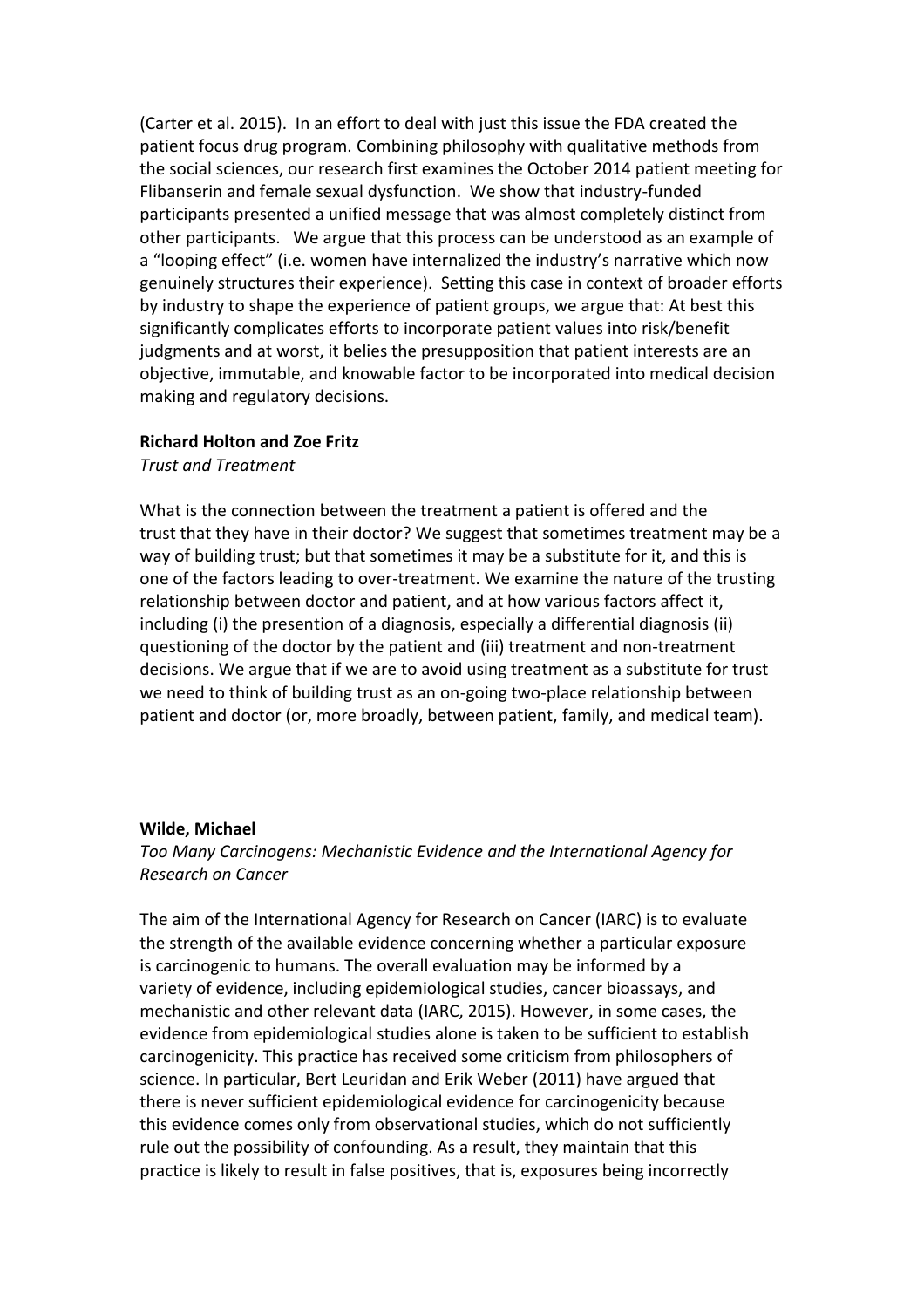classified as carcinogenic to humans. Loosely speaking, the practice results in too many carcinogens. In order to better avoid false positives, Leuridan andWeber maintain that '[m]echanistic evidence should also be used to better exclude the possibility of confounding in individual epidemiological studies' (2011: 99). Against this, I argue that in some cases the epidemiological evidence alone is sufficient to establish carcinogenicity. In particular, in the recent evaluation of processed meat as carcinogenic, the high-quality epidemiological data established consistent associations between processed meat and colorectal cancer across diverse populations in a way that sufficiently ruled out the possibility of confounding (cf. Bouvard et al. (2015: 1599)). This provides a qualified defence of the practice of IARC.

#### **Makela, Petra**

#### *Collective performativity in nursing home to hospital transitions*

Frail elderly people, often living with a combination of clinical conditions, are anticipated to experience fluctuations over time, yet these can be interpreted as decline warranting medical investigation or intervention. For nursing home residents, this situation frequently results in multiple transitions in and out of hospital. Such transfers can result in frustration for all involved, may be arranged without expectation of improved quality of life for the resident, and are associated with a significant rate of in-hospital mortality. In this presentation, I will apply the theoretical lens of Butler's performativity to reflect upon discourses within my roles as an admitting hospital physician, and as a relative of a nursing home resident. I explore what may be at stake when staff practices are enacted within a normative framework that medicalises frailty. Tools such as protocols and checklists, intended to improve safety and quality of care, may contribute to constrained outcomes in staff communication and decision-making regarding nursing home to hospital transfer. I close by considering tensions for staff working within pre-existing procedural norms of risk-averse healthcare systems, which may override preferences of frail residents and their family, and where staff members' own agency may become diminished.

#### **Llewelyn, Huw**

*Over-diagnosis from the perspective of a medical practitioner and teacher*

When doctors, students, nurses and other health professionals are asked to verbalise their thought process when arriving at diagnoses and treatment decisions, they invariably use hypothetico-deductive reasoning [1]. It is the information used in the thought process that varies between these groups. The Oxford Handbook of Clinical Diagnosis [2] teaches this hypothetico-deductive reasoning process with over 500 pages of examples. It is based on a theorem derived from Bayes expanded rule (not the usual Bayes simple rule), which is described in detail in the final chapter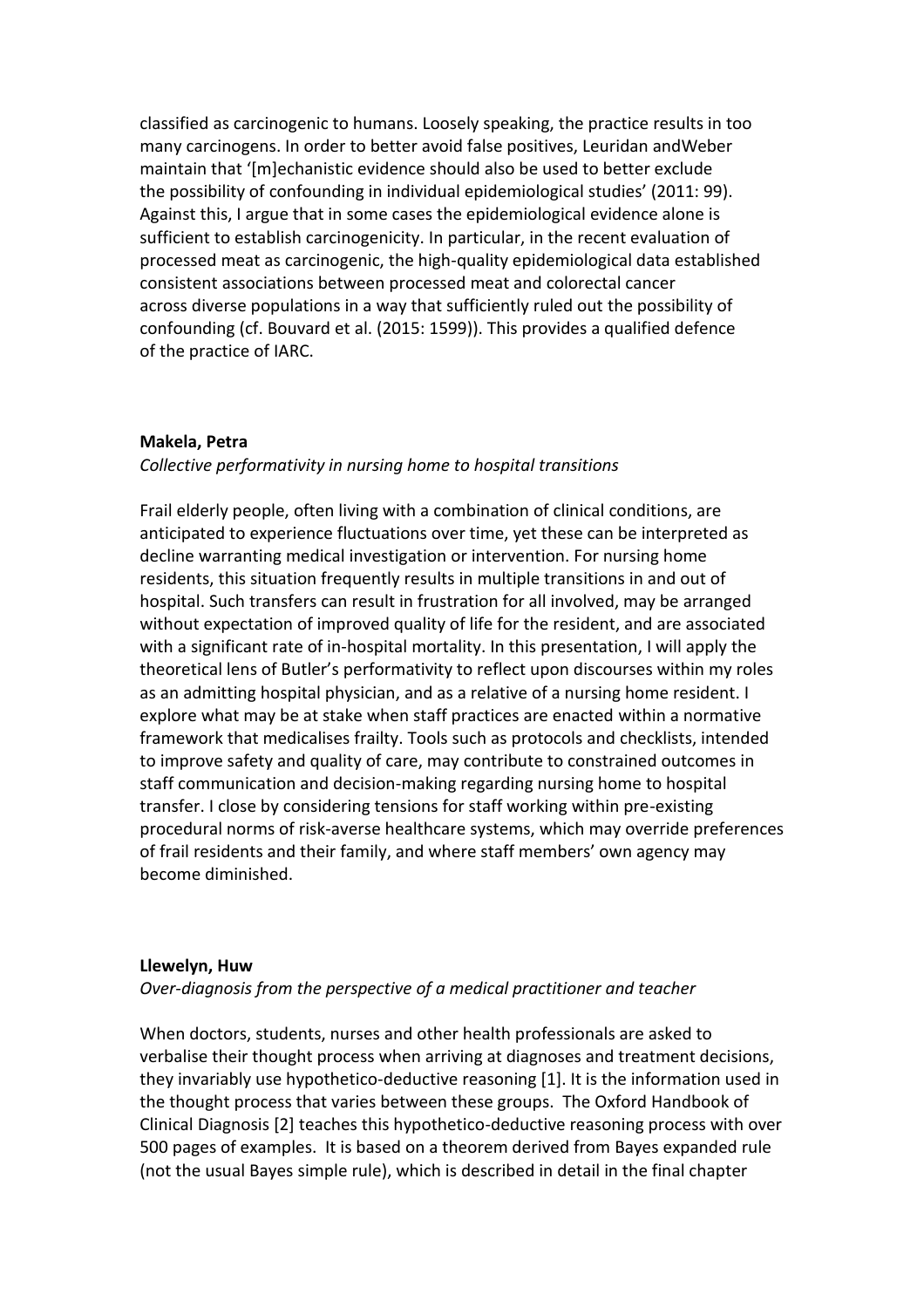with its proof. The theorem identifies the principles and pitfalls of hypotheticodeductive reasoning when showing that rival diagnoses are improbable. Diagnoses are 'refuted' only if definitive criteria are present. It uses ratios of sensitivities and false negative rates (not false positive rates and likelihood ratios). The same reasoning process can be used to arrive at diagnostic and treatment criteria in a way that minimises over-diagnosis and over-treatment. This probabilistic mode of hypothetico-deductive reasoning is central to clinical practice and needs to be taken into account during research on assessing the usefulness of diagnostic tests. The way it is used to minimise over-diagnosis and over-treatment will be described in detail.

#### **Saloni deSouza**

*Too Much of a Good Thing?*

In the medical sphere, there is much discussion of where the fine line between 'too much' and 'too little medicine lies and how to tread it. This paper examines this issue from a philosophical perspective. My argument consists of three parts. Firstly, I establish criteria for what counts as 'too much medicine'. Secondly, I argue that even on a very narrow conception of what constitutes health -- the absence of disease -‐ there are some sufferers of chronic diseases (e.g. epilepsy, bipolar disorder), for whom illness is preferable to health, and others for whom apparent under or over-‐treatment is in fact preferable. The reasons for this are related to the nature of the disease, personal values and identity. I also address an anticipated objection from philosophers and medics to this picture: that such people are simply wrong. Finally, I turn to current medical practices, metrics and guidelines in treating these illnesses and suggest that there are three assumptions in play: health is the absence of disease, we should not look too closely at individuals, illness is bad for us. These, I suggest, are incompatible with the cases above and lead to too much medicine.

#### **de Barra, Micheal**

*Reporting Bias Inflates the Reputation of Medical Treatments: A Comparison of Outcomes in Clinical Trials and Online Product Reviews*

Why do people often hold unduly positive expectations about the outcomes of treatment? Perhaps people who have a positive outcome tend to tell more people about their disease/treatment than people with poor or average outcomes. Akin to the file drawer problem in science, this would systematically and positively distort the treatment's reputation. We might also expect such an over-reporting bias to inflate the average outcome in online medical product reviews. Method. Selfreported outcome data were extracted from user-generated reviews on Amazon.com and compared to RCT data for the same treatments using ANOVA. The sample included 1,675 reviews of cholesterol reduction (Benecol, CholestOff) and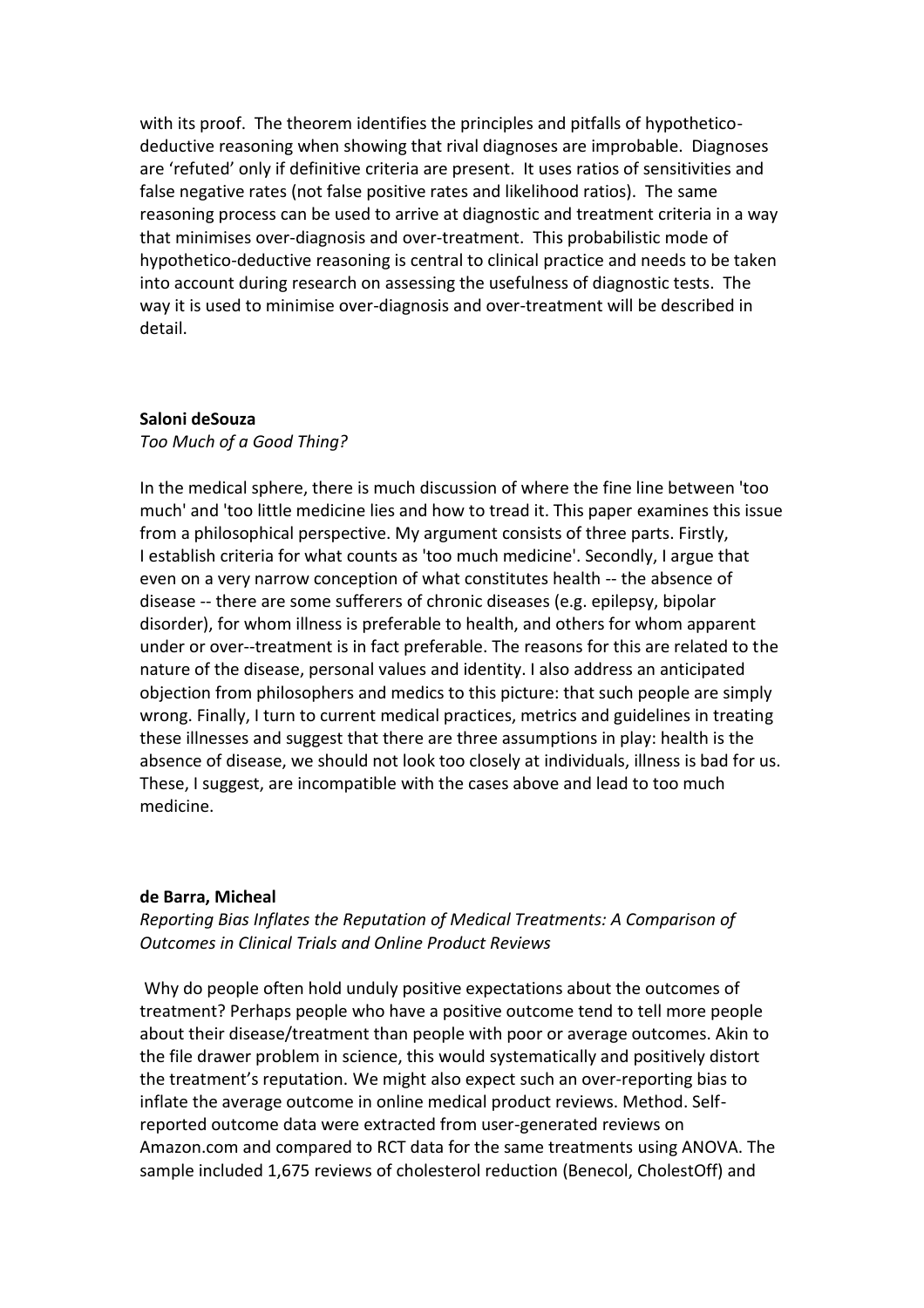weight loss (Orlistat) treatments. Results In three independent tests, average outcomes reported in the reviews were substantially more positive than the outcomes reported in the medical literature ( $n^2 = .01$  to 0.06;  $p = .04$  to .001). For example, average cholesterol change following use of Benecol is -14mg/dl in RCTs and -45mg/dl in online reviews. Discussion. People with good outcomes are more inclined to share information about their treatment; distorts the information available to others. People who rely on word-of-mouth reputation, electronic or real life, are likely to develop unduly positive expectations and engage in overuse.

#### **Steele, Margaret**

*Having Obesity versus Being Fat: Philosophical problems with defining obesity as a disease.*

In medical circles, there is still considerable debate over whether obesity is a disease. Outside the medical community, defining obesity as a disease is seen by many as a paradigmatic case of too much medicine. Fat acceptance advocates or advocates of Health at Every Size, for example, would argue that it needlessly pathologises fatness and thus stigmatises fat people. Those who see obesity as a matter of individual behaviour would say it allows overweight individuals to shirk their personal responsibilities. In both contexts, I argue that this debate suffers from too little medicine, in the sense that etiological and epidemiological questions about disease and obesity have been overshadowed by ethical, social and political concerns. I suggest that, in the case of obesity, one way to avoid too much medicine at the practical level is for medical researchers and philosophers (together with colleagues in other fields) to cooperate in disentangling, at the theoretical level, the ethical, social and cultural strands of the debate and to return to the questions 'What is a disease?' and 'Is obesity a disease?' I conclude by offering preliminary answers drawing on both philosophical definitions of disease and medical accounts of obesity.

#### **Fuller, Jonathan**

*Simple Extrapolation and Overtreatment in Medicine*

The most common approach to extrapolating from clinical trials according to a recent systematic review1 is as follows: extrapolate the relative effect size (e.g. relative risk) to the target population unless you have a compelling reason not to extrapolate. Philosophers call this approach 'simple induction' or 'simple extrapolation'. In this paper, I examine simple extrapolation using an interdisciplinary lens, drawing on empirical, medical methodology, and philosophical literatures. I argue that simple extrapolation's major flaw is that it is biased towards overextrapolation and overtreatment.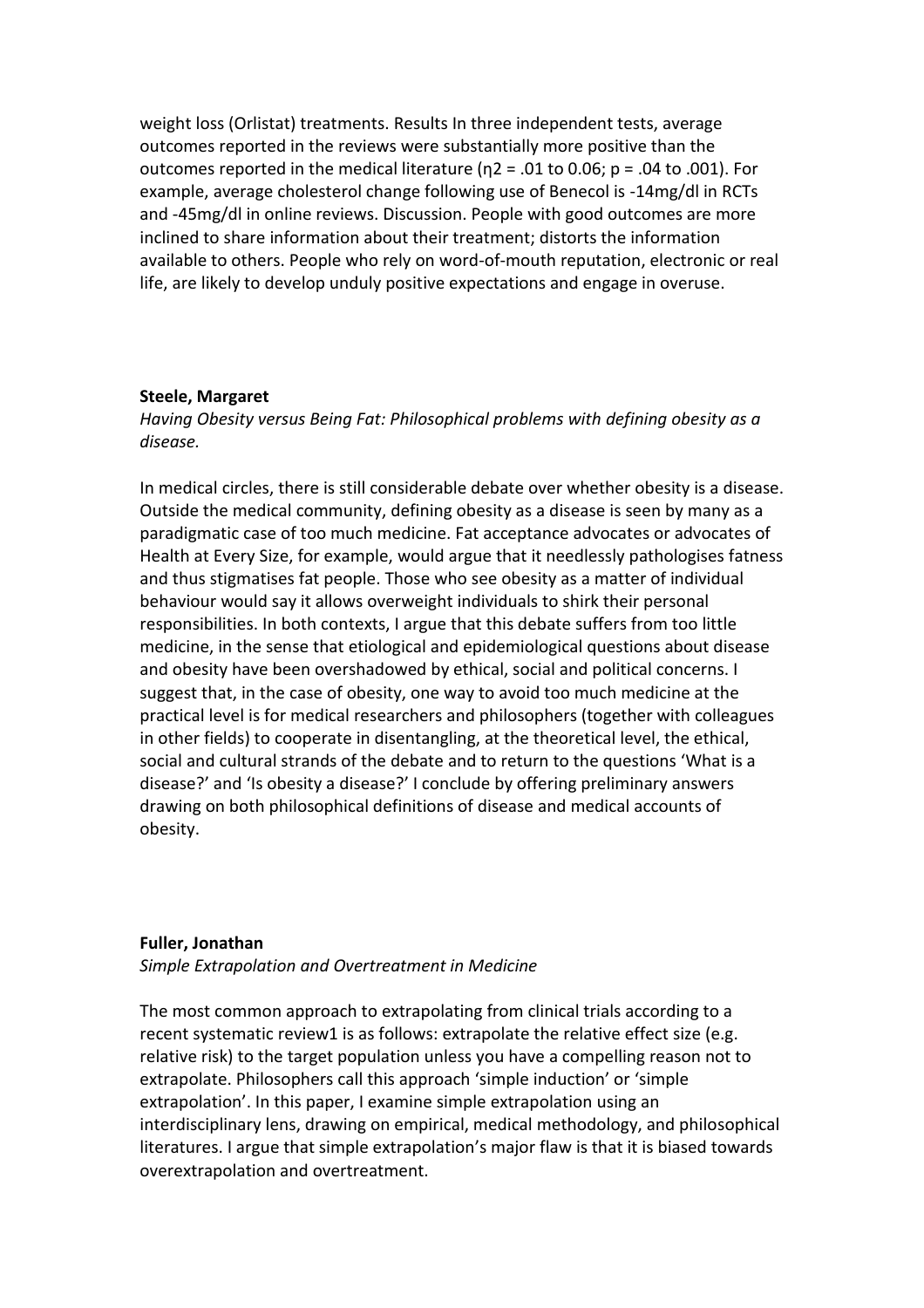Three problems with simple extrapolation lead to overtreatment. First, it assumes that relative risks are generally generalizable, an assumption that lacks empirical and theoretical support. Second, it represents a weak argument from ignorance. Lastly, it's insensitive to the practical consequences of extrapolating. These problems suggest three principles for any solution to the problem of extrapolation in medicine or philosophy. First, the approach must be underwritten by theory that tells us when two populations are adequately comparable. Second, it must advise us how to use evidence to establish sufficient comparability. Finally, it must advise us when to accept generalizability for practical purposes and treat.

#### **Livingstone-Banks, Jonathan**

*The Case for a Meta-Nosological Survey of Disease Classificational Practices in Modern Mainstream Medicine*

There are a wide variety of ways by which diseases are classified and differentiated in modern medicine, including by symptom (syndromic), underlying cause (etiological), biological mechanism (pathogenetic), treatment, historical precedent, and through diagnostic exclusion. However, there is no universal classificatory schema that unifies how we map out the disease landscape. This project explores the options for a unified classificational schema, exploring the philosophical links with real-world problems, such as the problem of over-diagnosis. This sets the groundwork for future empirical work investigating the potential for real-world benefit in how we practice and research medicine.

There is a well-established tradition of changes in medical definitions on an individual scale, both by stipulation, and by evolution. Sometimes these changes have a strong realist assumption underlying them whereby the perceived benefit of the change is in getting closer to the truth of what the disease is like. In other cases it is more pragmatically based, whereby the perceived benefit is more in terms of our ability to treat the disease. By reimagining disease classification we may be able to render advantage to the treatment of diseases, improve our ability to research them, and impact on the ethical situations arising from healthcare.

#### **Treadwell, Julian**

*Why General Practitioners care about "Too Much Medicine", and their role in addressing it.*

In 2015 the Royal College of General Practitioners established a standing group on Overdiagnosis in response to movements around the world addressing the challenge of Too Much Medicine. This session will explore the drivers and themes which operate in primary care: expanding preventive medicine underpinned by widening disease definitions ; the imposition of activities by specialist enthusiasts ; political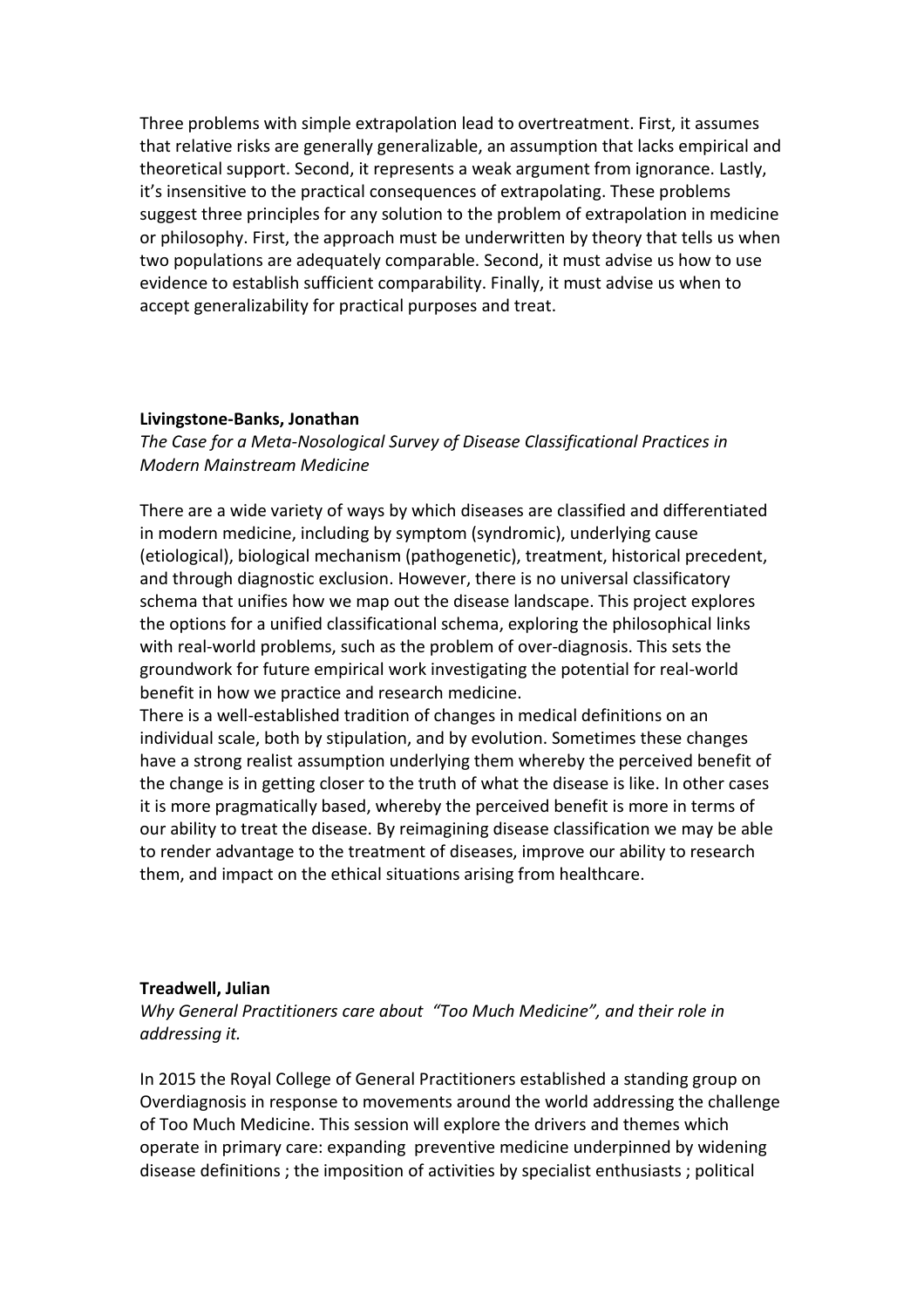pseudo-solutions for difficult problems; audit and pay for performance, and the role of intellectual biases and instinctive beliefs.These will be illustrated with everyday clinical examples\*, unpicking the evidence behind them to reveal the scale of overmedicalisation created in order that a few may benefit. We then see there are difficult choices to be made about what good healthcare looks like and what is possible with finite resources.

This overview will open a discussion which will be relevant to all disciplines within healthcare sciences and all of us who are, or will be, patients.

\*Note on clinical examples.

There are many to choose from: Hypertension, CKD, diabetes and pre-diabetes, statins, depression and dementia screening, health-checks and more. I will design the content in light of the rest of the programme and profile of delegates.

#### **Smart, Benjamin et al.**

*Do concepts of disease apply to "chronic kidney disease"?*

Several philosophers of medicine have attempted to answer the question 'what is disease?' (Boorse 1977, 1978, 1997; Cooper 2002; Wakefield 1992; Smart 2016). Germund Hesslow (1993), however, has argued that although the concept of disease might be useful in some contexts, the notion is redundant when it comes to clinical decision making. Chronic kidney disease (CKD) encompasses a wide range of kidney health states from commonly prevalent sub-clinical, asymptomatic disease to rare end stage renal disease requiring transplant or dialysis to support life. Differences in severity are currently expressed using a 'stage' system similar to that used by oncologists, but unlike with cancer, early stage CKD in older patients is normal, of little concern, and does not require treatment. However, studies have shown (e.g. Horwood, SAPC 2015) that many patients find being informed of their "chronic kidney disease" distressing, even in its early stages. Using existing analyses of disease in the philosophy literature, we argue that the most prevalent stages of CKD are not, in fact, diseases. We conclude that, in many cases, diagnosing a patient with a disease is not only redundant, but a practice that should be avoided in order to maximise the wellbeing of patients.'

#### **Iain Chalmers, Selena Ryan-Vig, Sarah Pannell, Astrid Austvoll-Dahlgren, and Andy Oxman** *Informed Health Choices Key Concepts and their application*

The innovative Informed Health Choices (IHC) Project has developed educational resources to help people assess whether claims about the effects of treatments are likely to be trustworthy. The starting point for creating these resources was the identification of over 30 Key Concepts that people need to understand to become